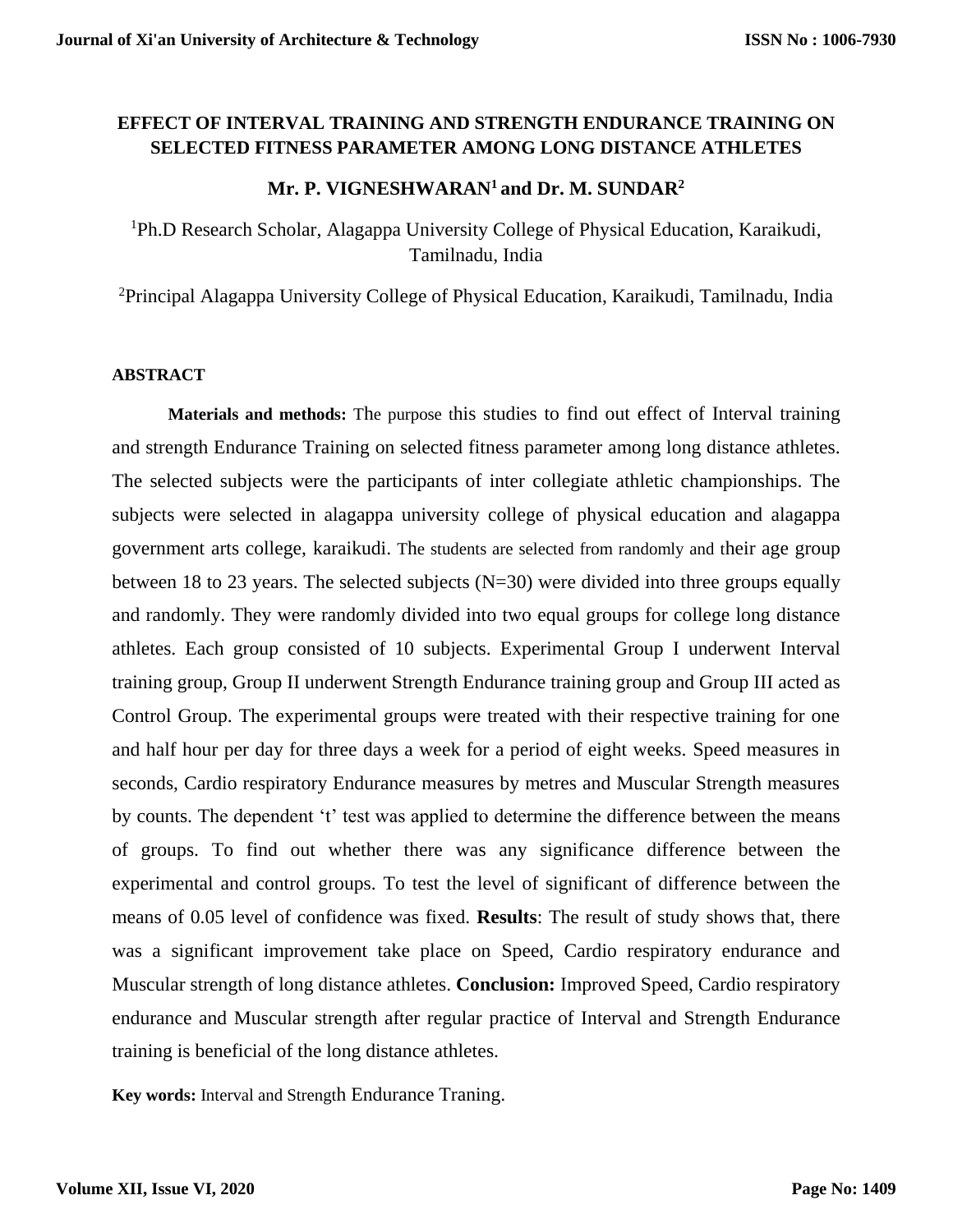### **INTRODUCTION**

Interval Training

Interval training is catching on in a big way as people start to realise just how beneficial it really is. Before you really decide if this is a form of workout you should be including in your fitness routine, here' what interva training is all about. Interval training alternates short, high intensity bursts of activity with periods of rest and recovery in between. Interval training uses the body's two energy-producing systems: the aerobic and the anaerobic. The aerobic system is the one that allows you to walk or run for long distance and uses oxygen to convert carbohydrates throughout the body into energy. The anaerobic system, on the other hand, draws energy from carbohydrates stored in the muscles for short bursts of activity such as sprinting, jumping or lifting heavy objects. In interval training, the high-intensity periods are typically at or close to anaerobic exercise, while the recovery periods may involve either complete rest or activity of lower intensity. This allows you to work more in a shorter period of time and it's much more comfortable than spending the entire workout at a high intensity. The key is to create workouts that fit what you can handle and what you want from your workouts.

### **Strength Endurance Training**

Strength endurance is the muscles ability to produce strength or resistance over an extended period of time. "Strength endurance is the specific form of strength displayed in activities which require a relatively long duration of muscle tension with minimal decrease in efficiency" (Stiff 2000). Sports that involve strength endurance are numerous from the rower to the swimmer to the wrestler on the mat. Even these examples are differentiated by the abilities expressed, dynamic or static, general or local strength endurance.

### **Methods:**

To achieve the purpose of these study 30 college long distance athletes were selected from alagappa university college of physical education and alagappa government arts college karaikudi, Tamilnadu state, India. Subject is selected randomly as subject and their age group between 18 to 23 years. The selected subjects (N=30) were divided into three groups equally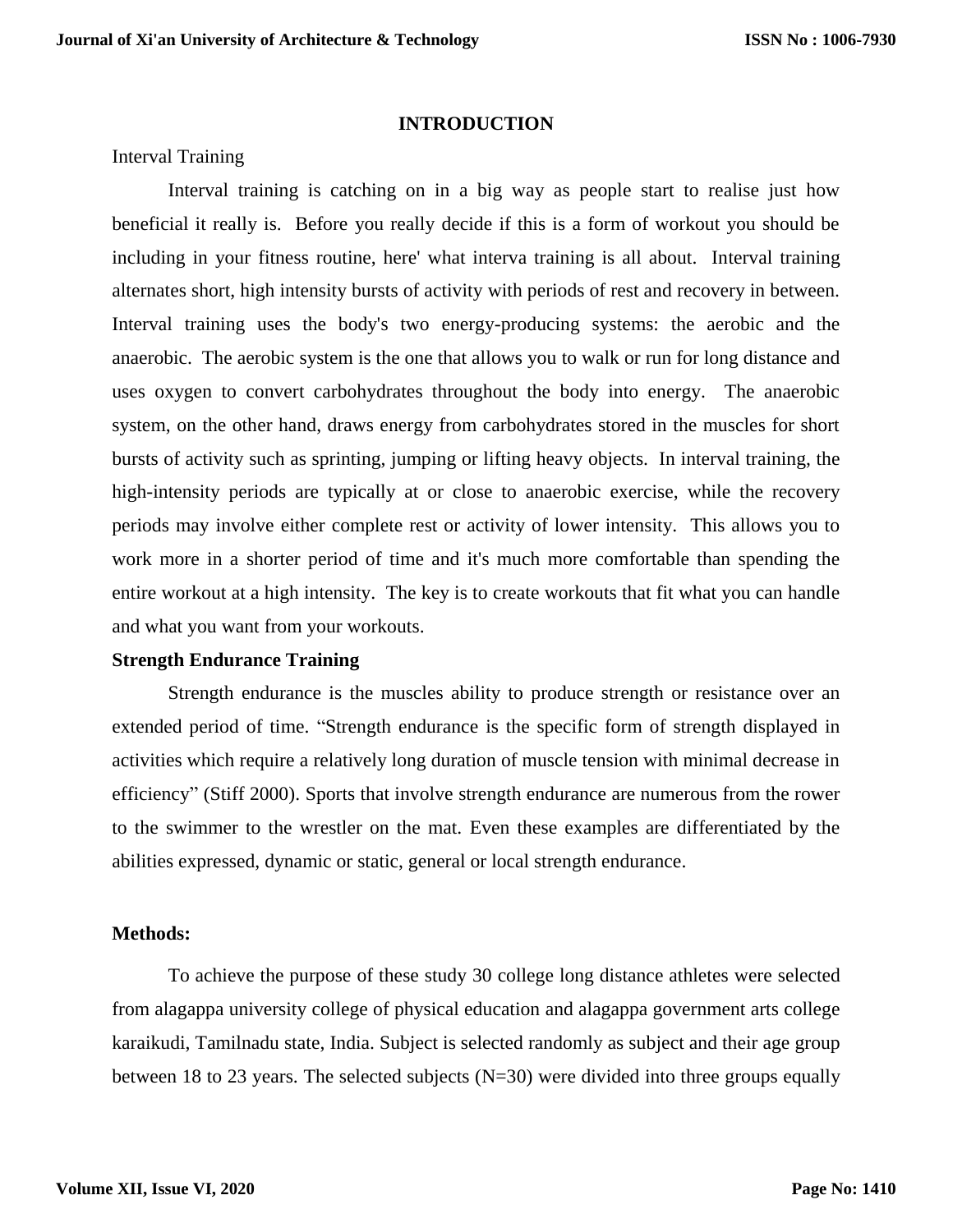and randomly. They were randomly divided into two equal groups for college long distance athletes. Each group consisted of 10 subjects. Experimental Group I underwent Interval training group ( $N=10$ ), Group II underwent Strength Endurance training group( $N=10$ ) and Group III acted as Control Group  $(N=10)$ . The experimental groups were treated with their respective training for one and half hour per day for three days a week for a period of eight weeks. Speed measures in seconds, Cardio respiratory Endurance measures by metres and Muscular Strength measures by counts.

## **Training Program:**

The training programme was conducted for 90 Minutes for session in day, 3 days in a week for a period of eight weeks duration. These 90 minutes included 15 minutes warm up, Interval and Strength endurance exercise and 15 minutes warm down. Every two weeks of training 10 % of intensity of load was increased from 60 % to 90 % of work load. The volume of Interval and Strength endurance training prescribed based on the number of sets and repetition. The equivalent training is the length of the time each action intotal three days per week (Monday, Wednesday and Friday).

### **Statistical Analysis:**

**T**he collected data before and after training period of 8 weeks on the above variables due to effect of Interval and Strength Endurance training was statistically analyzed with dependent 't' test to find out significant improvement between pre and post test. In all cases the criterion for statistical significance was at  $0.05$  level of confidence. (P<0.05)

### **Table - I**

| S.No | <b>Criterion Variables</b>                           | <b>Test Items</b>         | <b>Units of Measurement</b> |
|------|------------------------------------------------------|---------------------------|-----------------------------|
|      | <b>Speed</b>                                         | 50 Yards Run              | <b>In Seconds</b>           |
| 2.   | Cardio Respiratory Endurance   12 Minutes Run / Walk |                           | In Metres                   |
| 3.   | <b>Muscular Strength</b>                             | $\text{Sit} - \text{Ups}$ | In Counts                   |

### **Selection of variables and criterion measures**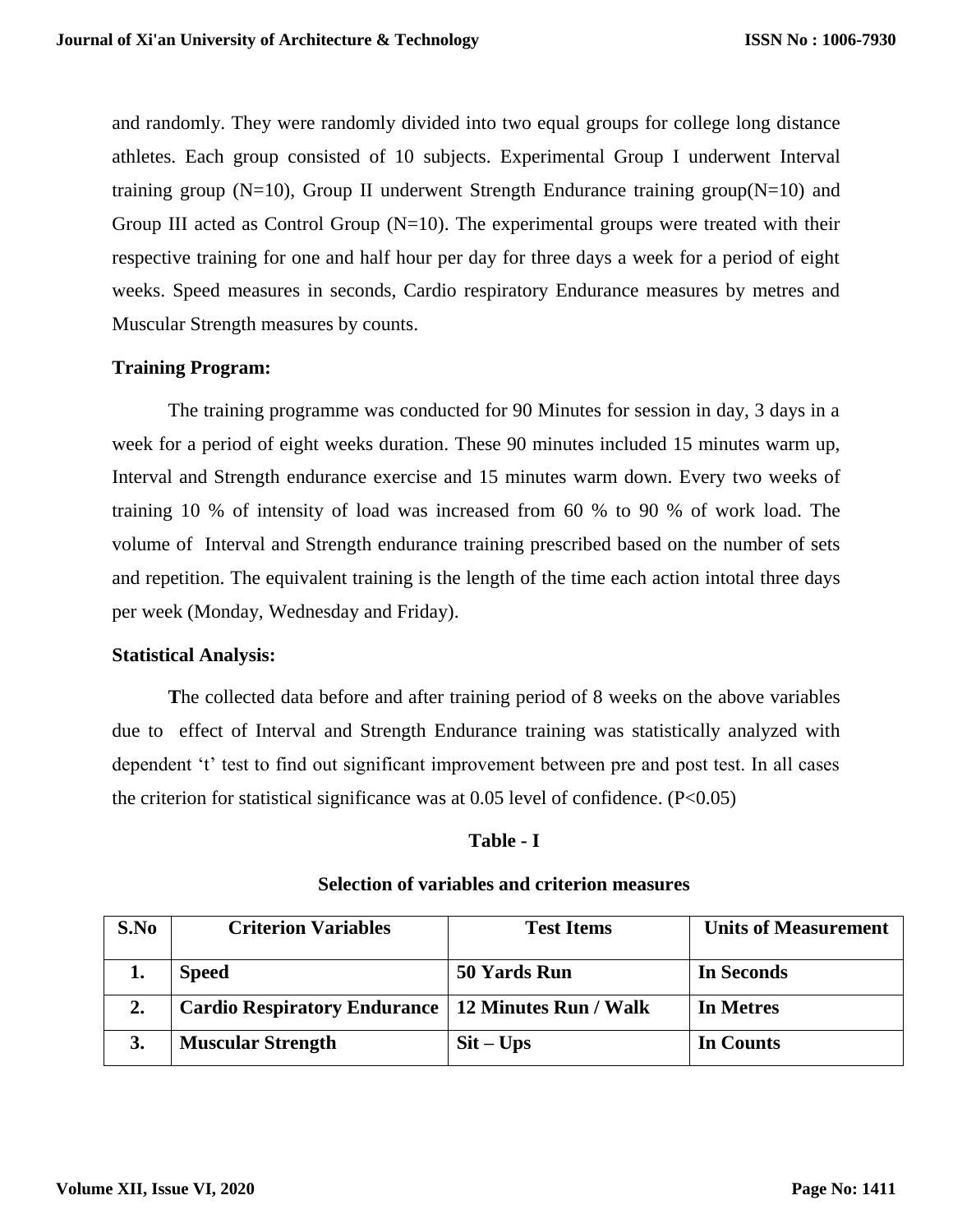## **Table - II**

# **THE SUMMARY OF MEAN AND DEPENDEN 't' TEST FOR THE PRE AND POST TESTS ON SPEED OF INTERVAL TRAINING, STRENGTH ENDURANCE TRAINING AND CONTROL GROUPS**

| Group            | <b>Variables</b>         | <b>Mean</b>    | N  | S.D    | 't' ratio |
|------------------|--------------------------|----------------|----|--------|-----------|
| <b>Interval</b>  | Speed                    | 7.08<br>Pre    | 10 | 0.06   | 14.64*    |
| <b>Training</b>  |                          | 6.98<br>Post   |    | 0.05   |           |
|                  | Cardio respiratory       | 30,000<br>Pre  | 10 | 336.65 | $19.00*$  |
|                  | Endurance                | 33,800<br>Post |    | 339.28 |           |
|                  | <b>Muscular Strength</b> | 27.30<br>Pre   | 10 | 1.42   | 23.72*    |
|                  |                          | 32.30<br>Post  |    | 1.34   |           |
| <b>Strength</b>  | Speed                    | 7.10<br>Pre    | 10 | 0.06   | $9.00*$   |
| <b>Endurance</b> |                          | 7.05<br>Post   |    | 0.05   |           |
| <b>Training</b>  | Cardio respiratory       | 29,400<br>Pre  | 10 | 340.57 | $20.13*$  |
|                  | Endurance                | 32,400<br>Post |    | 350.24 |           |
|                  | <b>Muscular Strength</b> | 27.00<br>Pre   | 10 | 1.25   | 18.81*    |
|                  |                          | 33.30<br>Post  |    | 1.49   |           |
| <b>Control</b>   | Speed                    | 7.06<br>Pre    | 10 | 0.05   | 1.41      |
|                  |                          | 7.07<br>Post   |    | 0.04   |           |
|                  | Cardio respiratory       | 28.10<br>Pre   | 10 | 1.91   | 1.18      |
|                  | Endurance                | 27.70<br>Post  |    | 1.77   |           |
|                  | <b>Muscular Strength</b> | 30,500<br>Pre  | 10 | 302.77 | 1.50      |
|                  |                          | 30,100<br>Post |    | 331.24 |           |

## **\*Significant at 0.05 level**

Table II shows that mean, standard deviation and't' ratio on selected variables namely speed, cardio respiratory endurance and muscular strength interval training group. The obtained 't' ratio were **14.64\*, 19.00\*** and **23.72\*** respectively. Strength endurance training group mean, standard deviation and 't' ratio on selected variables namely speed,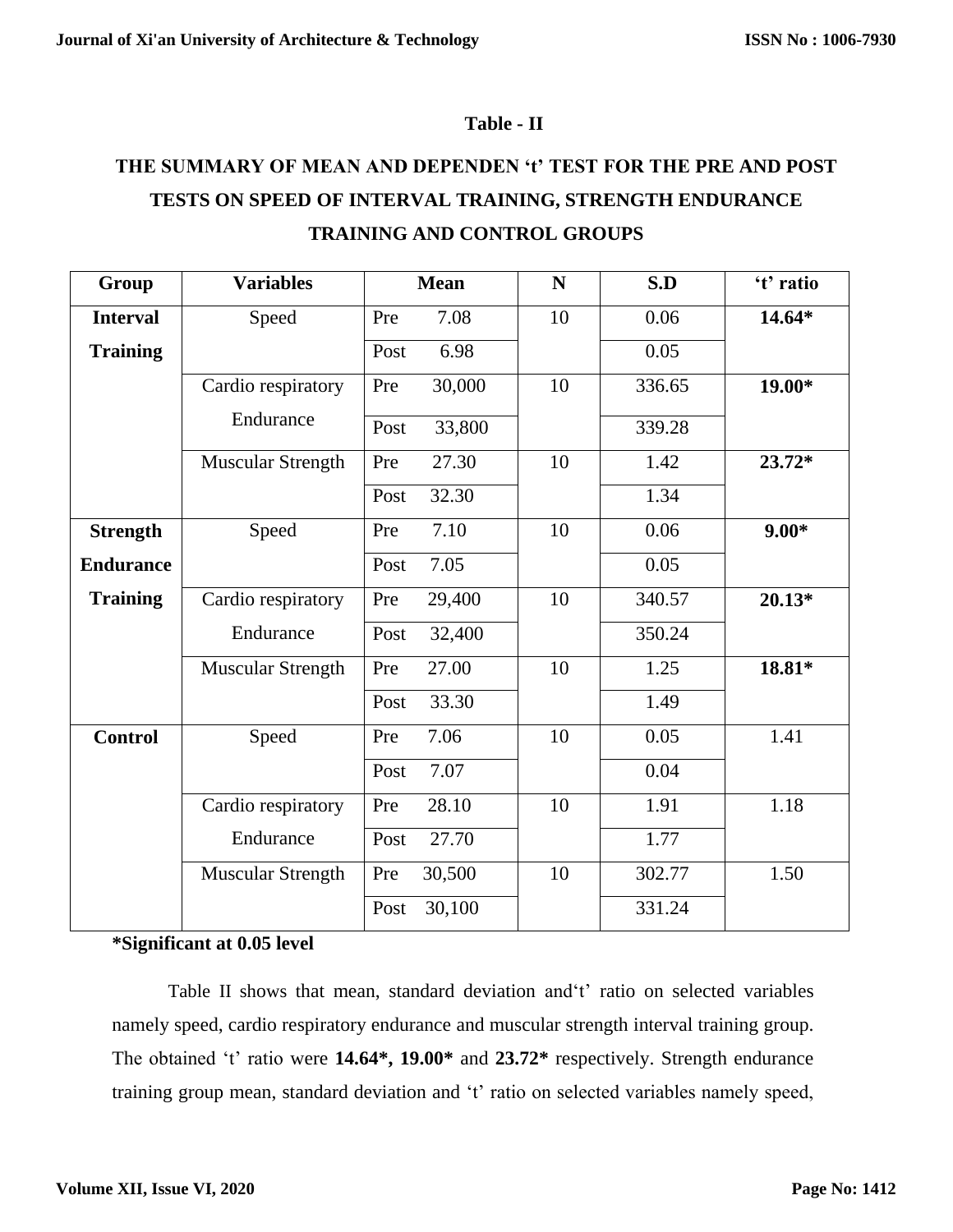cardio respiratory endurance and muscular strength were **9.00\***, **20.13\*** and **18.81\*** respectively**.** The required table value was 2.26 for df 1 and 9 at the 0.05 level of significance. Since the obtained 't' values were greater than the table value. It was found that to be statistically significant. Further the computation mean, standard deviation and 't' ratio on selected variables namely speed, cardio respiratory endurance and muscular strength control group. The obtained 't' ratio were 1.41, 1.18 and 1.50 respectively. The required table value was 2.26 for df 1 and 9 at the 0.05 level of significance. Since the obtained 't' values were lesser than the table value. It was found to be statistically not significant.

### **FIGURE - I**

## **PRE AND POST TEST ON SPEED ON INTERVAL TRAINING, STRENGTH ENDURANCE TRAINING AND CONTROL GROUPS**

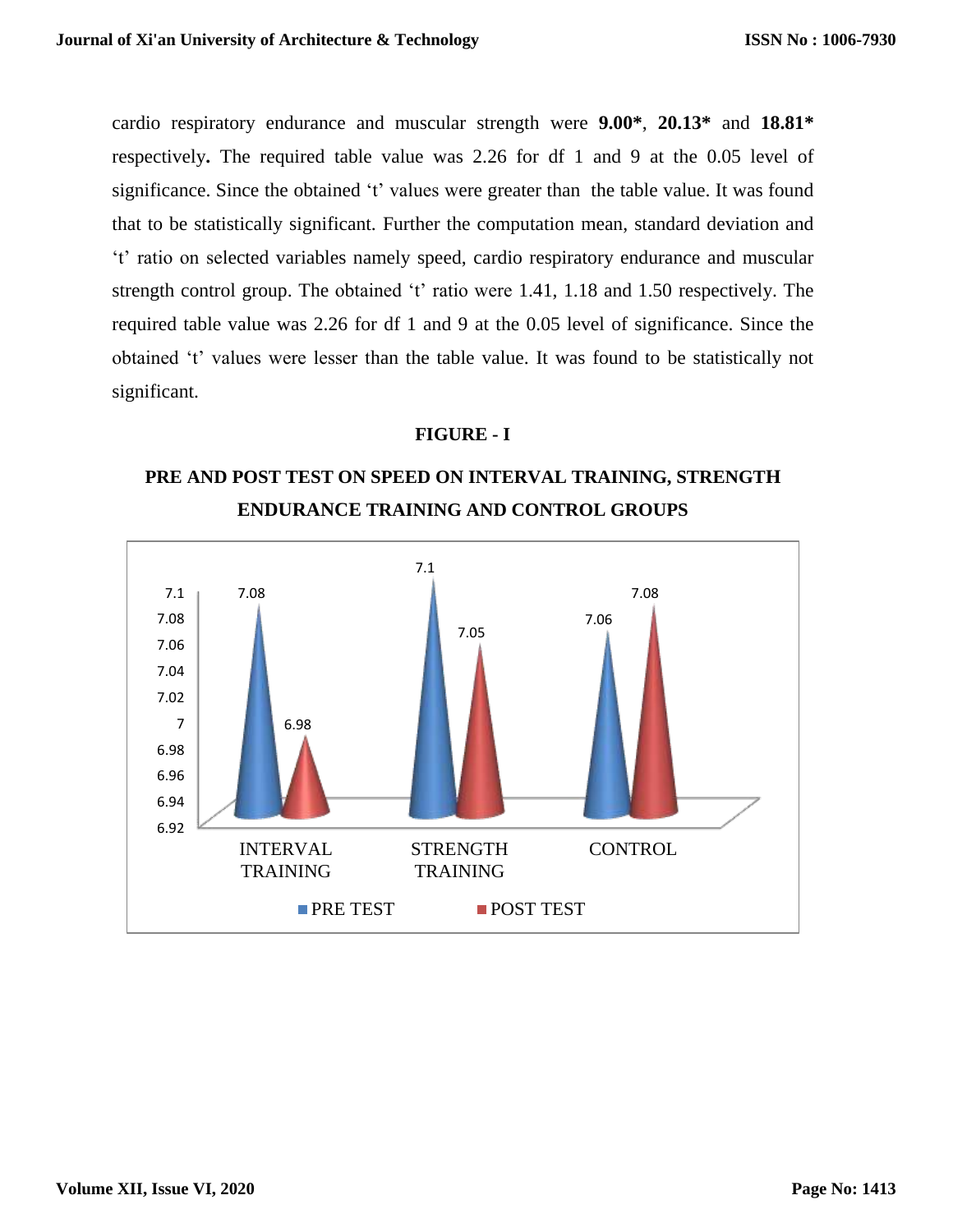## **FIGURE - II**

# **PRE AND POST TEST ON CARDIO RESPIRATORY ENDURANCE ON INTERVAL TRAINING, STRENGTH ENDURANCE TRAINING AND CONTROL GROUPS**



## **FIGURE - III**

## **PRE AND POST TEST ON MUSCULAR STRENGTH ON INTERVAL TRAINING, STRENGTH ENDURANCE TRAINING AND CONTROL GROUPS**

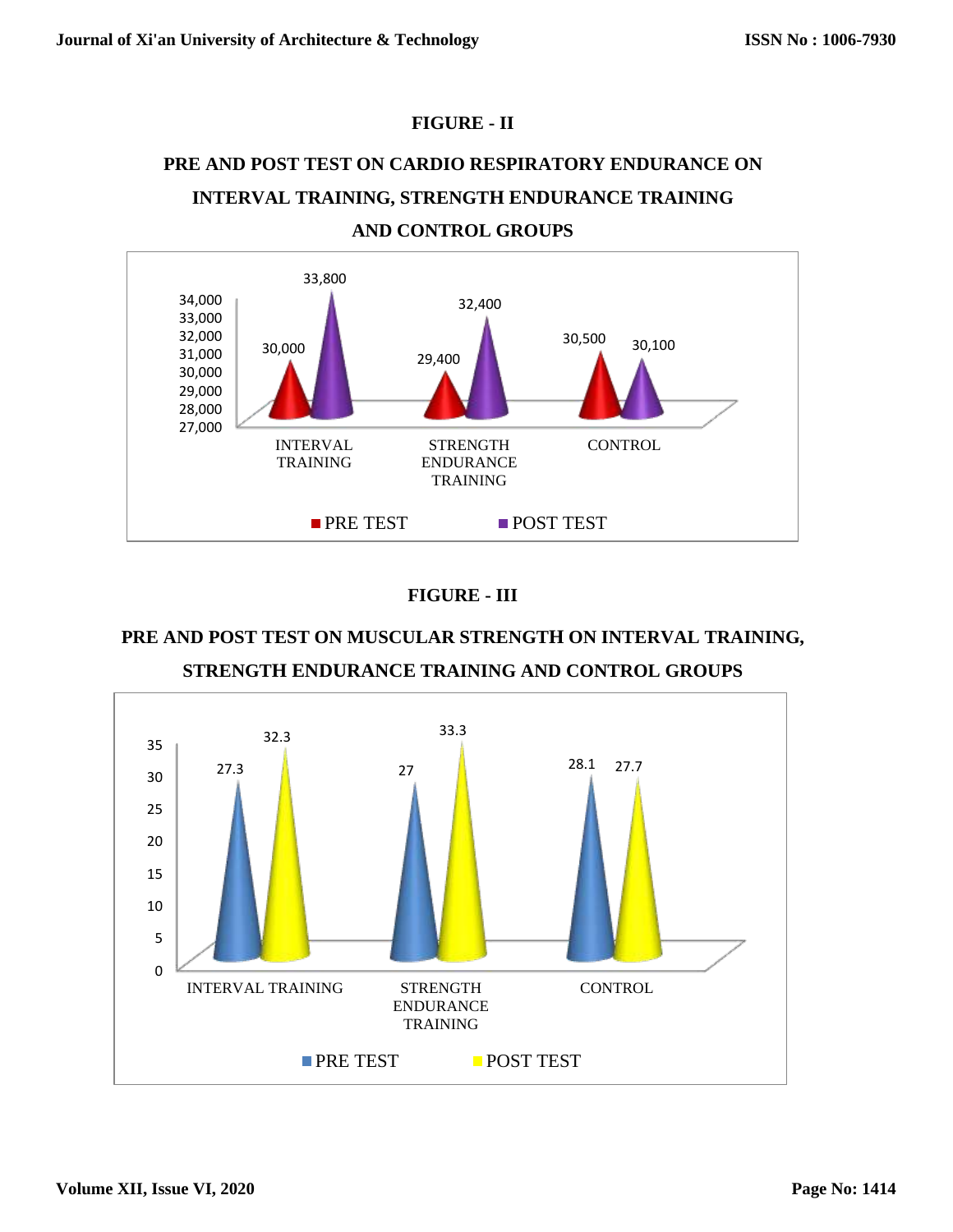## **Conclusion**

- 1. There was a significant improvement on selected dependent variable such as speed, cardio respiratory endurance and muscular strength on effect of interval training and strength endurance training on college long distance athletes.
- 2. There was a significant differences between experimental and control group on speed, cardio respiratory endurance and muscular strength on effect of interval training and strength endurance training on college long distance athletes.

## **Reference:**

- 1. [Ersan Arslan,](https://www.ncbi.nlm.nih.gov/pubmed/?term=Arslan%20E%5BAuthor%5D&cauthor=true&cauthor_uid=32508384) [Gamze Erikoglu Orer,](https://www.ncbi.nlm.nih.gov/pubmed/?term=Orer%20GE%5BAuthor%5D&cauthor=true&cauthor_uid=32508384) and [Filipe Manuel Clemente,](https://www.ncbi.nlm.nih.gov/pubmed/?term=Clemente%20FM%5BAuthor%5D&cauthor=true&cauthor_uid=32508384) Running-based high-intensity interval training vs. small-sided game training programs: effects on the physical performance, psychophysiological responses and technical skills in young soccer players. 2020 Mar 31. doi: [10.5114/biolsport.2020.94237.](https://dx.doi.org/10.5114%2Fbiolsport.2020.94237)
- 2. Seiler S., Tønnessen E. Intervals, thresholds and long slow distance: The role of intensity and duration in endurance training. Sport Sci. 2009;13:32–53.
- 3. Reindell H., Roskamm H. Ein Beitrag zu den physiologischen Grundlagen des Intervalltrainings unter besonderer Berücksichtigung des Kreislaufes. Schweiz. Z. Sportmed. 1959;7:1–8.
- 4. J Anitha, P Kumaravelu, C Lakshmanan, K Govindasamy, et al. Effect of plyometric training and circuit training on selected physical and physiological variables among male Volleyball players. International Journal of Yoga, Physiotherapy and Physical Education. 2018; 3(4): 26-32.
- 5. Smith D.J., Wenger H.A. The 10 day aerobic mini-cycle: The effects of interval or continuous training at two different intensities. J. Sports Med. Phys. Fit. 1981;21:390–394.
- 6. Daniels J., Scardina N. Interval training and performance. Sports Med. 1984;1:327– 334. doi: 10.2165/00007256-198401040-00006.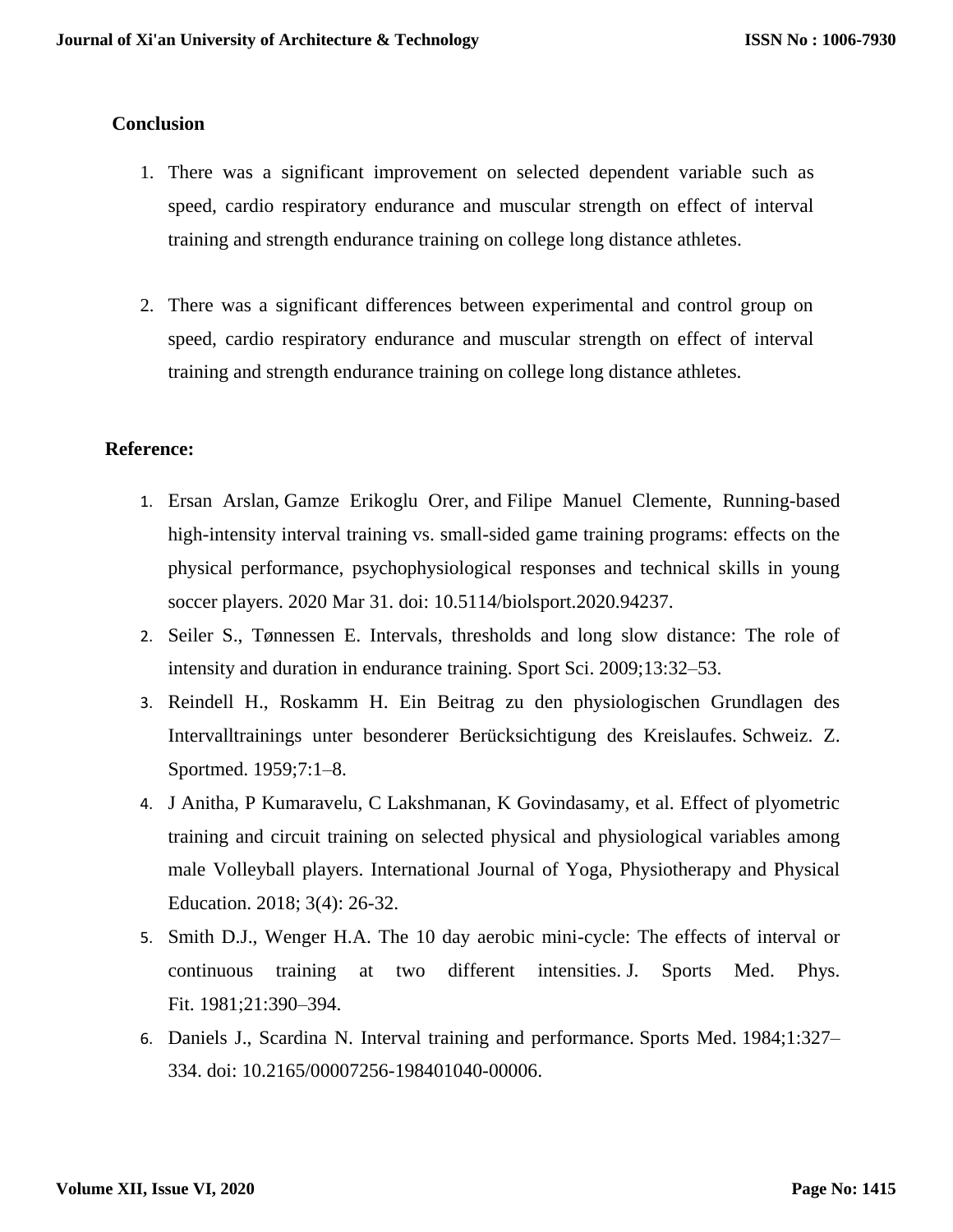- 7. Laursen P.B., Jenkins D.G. The scientific basis for high-intensity interval training: Optimising training programmes and maximising performance in highly trained endurance athletes. Sports Med. 2002;32:53–73. doi: 10.2165/00007256-200232010- 00003.
- 8. Kumaravelu P and K.Govindasamy. Comparison of selected motor ability variables among football players of different positional play. International Journal of Physical Education, Sports and Health. 2018; 5(1): 101-107.
- 9. Helgerud J., Hoydal K., Wang E., Karlsen T., Berg P., Bjerkaas M., Simonsen T., Helgesen C., Hjorth N., Bach R., et al. Aerobic high-intensity intervals improve VO2max more than moderate training. Med. Sci. Sports Exerc. 2007;39:665–671. doi: 10.1249/mss.0b013e3180304570.
- 10. Losnegard T., Mikkelsen K., Ronnestad B.R., Hallen J., Rud B., Raastad T. The effect of heavy strength training on muscle mass and physical performance in elite cross country skiers. Scand. J. Med. Sci. Sports. 2011;21:389–401. doi: 10.1111/j.1600-0838.2009.01074.
- 11. P Kumaravelu and K Govindasamy. Efficacy of SAQ drills on selected bio-motor abilities among inter collegiate athletes. International Journal of Yogic, Human Movement and Sports Sciences. 2018; 3(1): 160-161.
- 12. Ronnestad B.R., Kojedal O., Losnegard T., Kvamme B., Raastad T. Effect of heavy strength training on muscle thickness, strength, jump performance, and endurance performance in well-trained Nordic Combined athletes. Eur. J. Appl. Physiol. 2012;112:2341–2352. doi: 10.1007/s00421-011-2204-9.
- 13. Storen O, Helgerud J, Stoa EM, Hoff J. Maximal strength training improves running economy in distance runners. Med Sci Sports Exerc. 2008;40(6): 1087–1092.
- 14. Hickson RC, Dvorak BA, Gorostiaga EM, Kurowski TT, Foster C. Potential for strength and endurance training to amplify endurance performance. J Appl Physiol. 1988;65(5): 2285–2290.
- 15. Kumaravelu P, Govindasamy K. Impact of circuit resistance training on leg strength among University players from different discipline. International Journal of Yogic, Human Movement and Sports Sciences. 2018; 3(1):158-159.